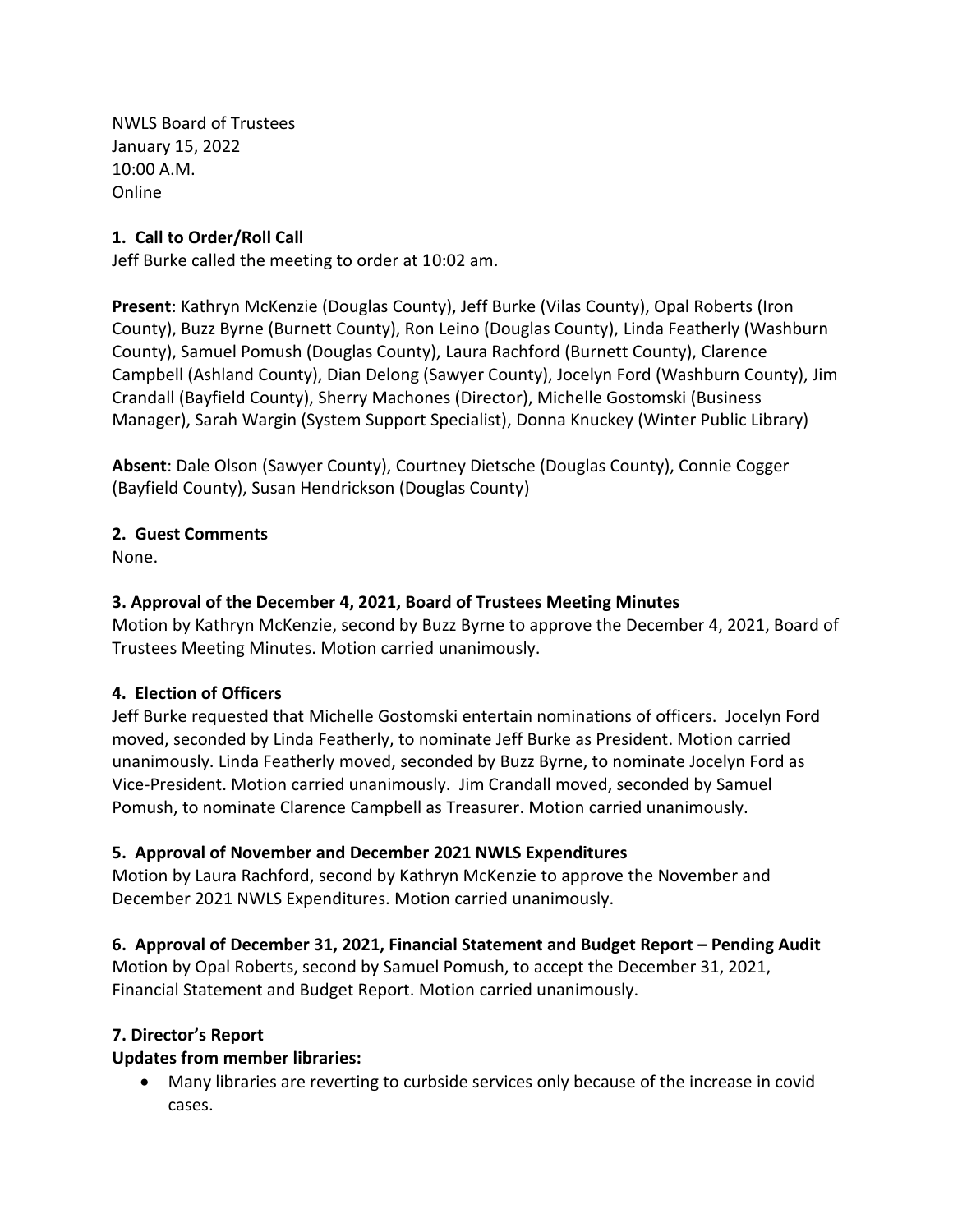- Bayfield Public Library has begun their strategic planning process and I am on the team assisting them.
- The Larsen Family Public Library matched the \$30,000 challenge from Hutch Schilling, owner of Nexen Group in Webster. This match will allow them to fully pay off the mortgage March 15, 2022.

# **Updates from the system:**

- Technology Update:
	- o We are continuing to work with the ILS Exploration Workgroup and looking at potential other ILS vendors.
	- o Licensing for Microsoft products will be changing for public libraries starting in April 2022. TechSoup has informed us that pricing on their products will increase at this time. Will be looking for alternative licensing.
	- $\circ$  We have seen an increase in helpdesk tickets. From 10/3/21-1/11/22 we had a total of 436 tickets.
	- o We are preparing for a Sierra Upgrade to 5.4 in February.
	- o LEANWI Partnership Updates
		- Library Location migrations to WiscNet RDC (WiscNet Regional Data Center)
		- Locations migrated since last NWLS Board Meeting:
			- 11/19/22 Vaughn (Ashland) Public Library
			- 12/2/21 Sherman & Ruth Weiss (Hayward) Community Library
		- Locations Left:
			- 1/24/22 Superior Public Library
			- TBD Ruth B. Tice (Winter) Public Library
	- o Technology Grants
		- CARES Act for Wisconsin Libraries
			- A total amount of \$39, 570.92 in reimbursements have been sent out to NWLS libraries.
		- American Rescue Plan Act
			- The mobile print service called Princh will be available for all locations in the LEANWI Partnership libraries. Expected deployment is in March/April.

# **Updates from the Director:**

- I met with the new Director, Lynett Yoerg, at the Grantsburg Library for her new director orientation.
- We are still working with the Red Cliff Library to join our NWLN Consortium. We are in the beginning stages of gathering cost estimations and timeline.
- The NWLS annual audit is scheduled for the week of February 7<sup>th</sup>.
- I have been appointed to the Civic Health of Wisconsin Steering Committee representing the Wisconsin library community.